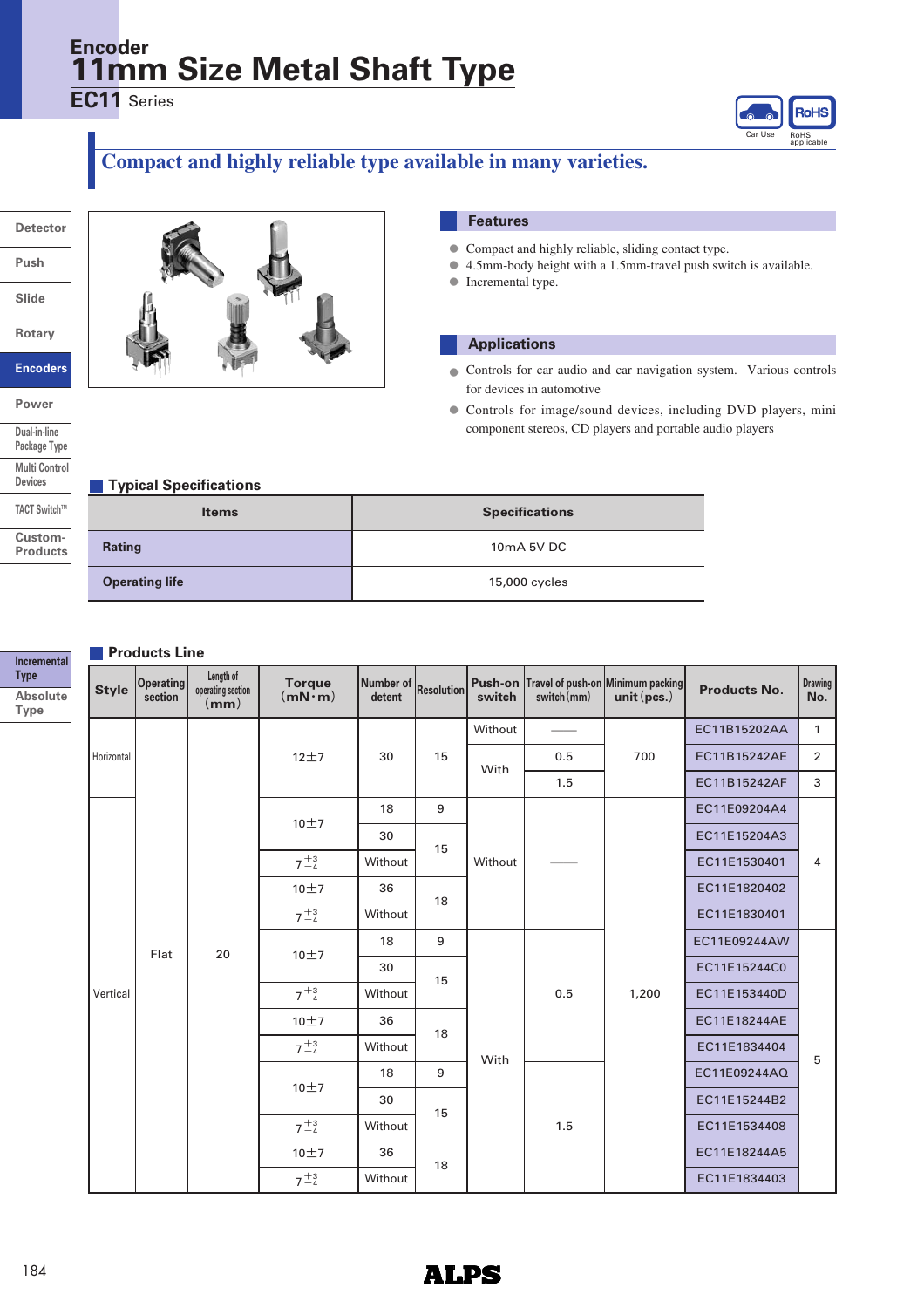#### **Products Line**

| <b>Style</b>              | Operating<br>section | Length of<br>operating section<br>$\mathsf{(mm)}$ | <b>Torque</b><br>$(mN \cdot m)$ | Number of Resolution<br>detent |                       | Push-on<br>switch | <b>Travel of</b><br>push-on switch<br>(mm) | <b>Minimum</b><br>packing unit<br>(pcs.) | <b>Products No.</b> | <b>Drawing</b><br>No. |                              |         |  |       |              |   |        |  |  |  |  |  |  |  |      |     |       |              |  |
|---------------------------|----------------------|---------------------------------------------------|---------------------------------|--------------------------------|-----------------------|-------------------|--------------------------------------------|------------------------------------------|---------------------|-----------------------|------------------------------|---------|--|-------|--------------|---|--------|--|--|--|--|--|--|--|------|-----|-------|--------------|--|
| Less<br>shaft             | 20-tooth             | 18                                                | 10±7                            | 30                             | 15                    | With              | 1.5                                        | 1,200                                    | EC11G1524402        | 6                     | <b>Detector</b>              |         |  |       |              |   |        |  |  |  |  |  |  |  |      |     |       |              |  |
| wobble                    | serration            |                                                   | $7^{+3}_{-4}$                   | Without                        |                       |                   |                                            |                                          | EC11G1534403        |                       | Push                         |         |  |       |              |   |        |  |  |  |  |  |  |  |      |     |       |              |  |
|                           |                      |                                                   |                                 |                                | Without               |                   |                                            | EC11E1540503                             | $\overline{7}$      |                       |                              |         |  |       |              |   |        |  |  |  |  |  |  |  |      |     |       |              |  |
| Reflow                    | Flat                 | 20                                                | 6±4                             |                                |                       | With              | 0.5                                        | 1,600                                    | EC11E154450G        | 8                     | Slide                        |         |  |       |              |   |        |  |  |  |  |  |  |  |      |     |       |              |  |
| Push                      | 20-tooth             | 25                                                |                                 |                                |                       |                   | 30                                         |                                          |                     |                       | 15                           | Without |  | 1,000 | EC11E152T409 | 9 | Rotary |  |  |  |  |  |  |  |      |     |       |              |  |
| lock                      | serration            | 26.4                                              | 10±7                            |                                |                       | With              | 8                                          | 800                                      | EC11E152U402        | 10                    | <b>Encoders</b>              |         |  |       |              |   |        |  |  |  |  |  |  |  |      |     |       |              |  |
|                           |                      |                                                   |                                 |                                |                       | Without           |                                            |                                          | EC1110120001        | 11                    | Power                        |         |  |       |              |   |        |  |  |  |  |  |  |  |      |     |       |              |  |
| Self-<br>return<br>switch | Flat                 | 20                                                | 3 to 30                         | Without                        | Self-return<br>switch |                   | 0.5                                        |                                          | EC1110120103        | 12                    | Dual-in-line<br>Package Type |         |  |       |              |   |        |  |  |  |  |  |  |  |      |     |       |              |  |
|                           |                      |                                                   |                                 |                                |                       |                   |                                            |                                          |                     |                       |                              |         |  |       |              |   |        |  |  |  |  |  |  |  | With | 1.5 | 1,200 | EC1110120201 |  |
|                           | Flat                 | Inner-shaft=25                                    |                                 |                                |                       |                   | 0.5                                        |                                          |                     |                       | <b>Devices</b>               |         |  |       |              |   |        |  |  |  |  |  |  |  |      |     |       |              |  |
| Dual-                     | Slotted              | Outer-shaft=15                                    | 10±7                            | 30                             | 15                    | Without           |                                            |                                          | EC11EBB24C03        | 13                    | TACT Switch™<br>Custom-      |         |  |       |              |   |        |  |  |  |  |  |  |  |      |     |       |              |  |
| shaft                     | Flat                 | Inner-shaft=25                                    |                                 |                                |                       | With              | 1.5                                        |                                          |                     |                       | <b>Products</b>              |         |  |       |              |   |        |  |  |  |  |  |  |  |      |     |       |              |  |
|                           | Slotted              | Outer-shaft=15                                    | 3 to 30                         | Without                        | Self-return<br>switch | Without           |                                            | 700                                      | EC11E0B2LB01        | 14                    |                              |         |  |       |              |   |        |  |  |  |  |  |  |  |      |     |       |              |  |

#### **Note**

We have many other products in stock. Please contact our sales department if you are interested.

#### **Dimensions** Unit:mm **PC board mounting hole No. Photo Style dimensions (Viewed from mounting side) Horizontal** 5.5 20 11.7  $\frac{3.7}{1}$ <br> $\frac{1}{61}$ 7 12 2.1 Mounting surface ø6 م.<br>4 7.25 **1** B 13.5  $\frac{80}{11}$ م.<br>ت C ທ A IE. C<sup>-</sup> (Switch01) 0.8  $M7X0.75$ 3-ø1 holes .<br>თ 0.8 2 5.7 3.8 14.1 **Horizontal with push-on switch** Travel **(travel 0.5mm)** 6.7 20  $\frac{5}{1}$ 11.7  $\frac{10}{\sqrt{0.5}}$ 7 2.1 Mounting surface န္တ 4.5 7.25 **2** E B 13.5  $\frac{8}{1}$ C ഗ 6.5 A  $^{\circ}$ D 眉 C1  $2.5$   $\bigcup$  5-ø1 holes .<br>ი (Switch02) (Switch01)  $M7X0.75$ 0.8 .<br>თ 2 3.8 6.9  $14.1$

**Incremental Type Absolute Type**

For other products, check varieties on **P.189** For other specifications, see **P.192, 193** For attached parts, see **P.233**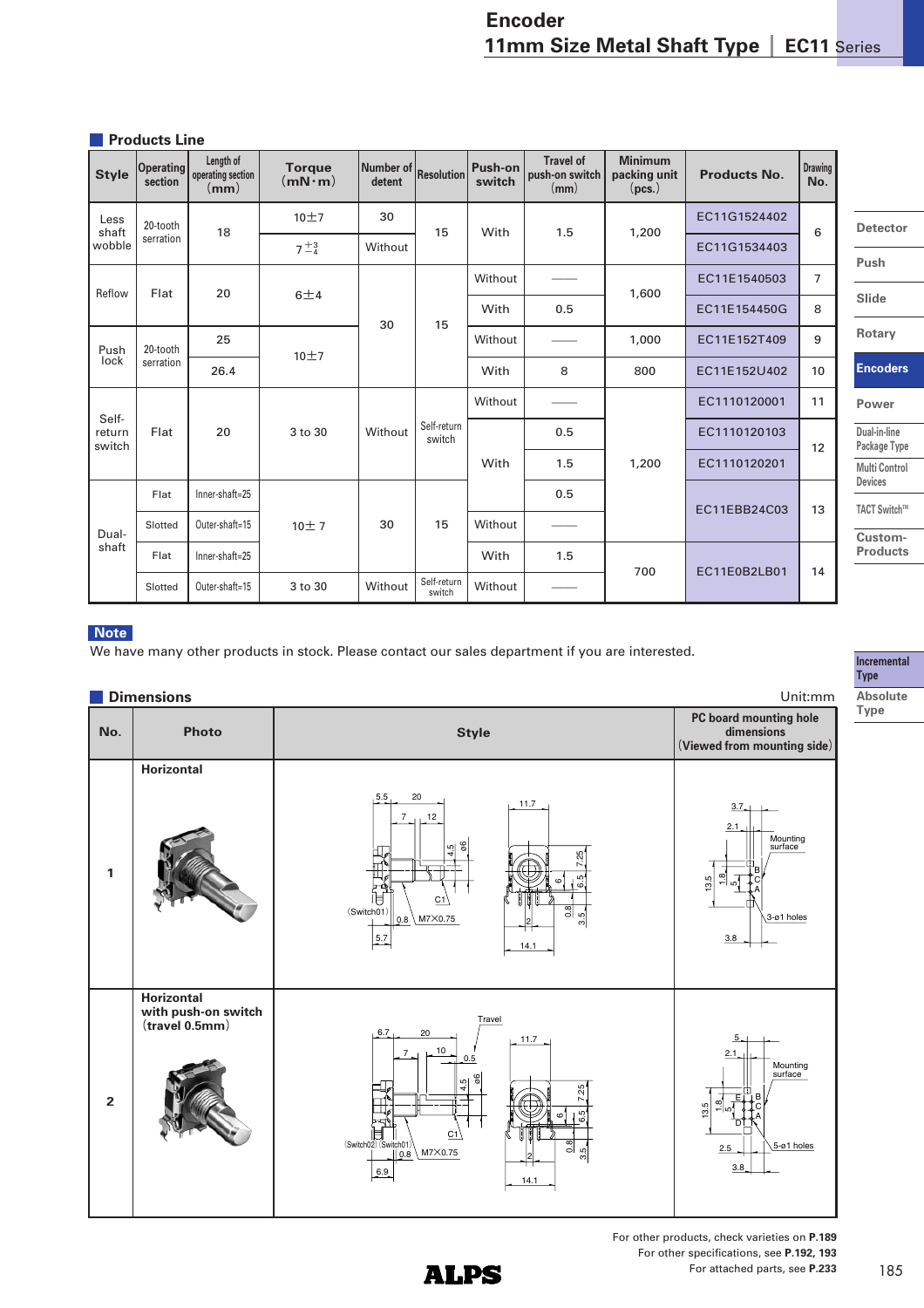**Dimensions** Unit:mm **PC board mounting hole No. Photo Style dimensions (Viewed from mounting side) Horizontal Detector with push-on switch** Travel **(travel 1.5mm)** 7.75 20  $\frac{5}{1}$ 11.7 **Push** 7 10 2.1 Mounting 1.5 surface **Slide** န္တ 4.5 7.25 **3** E B  $\frac{8}{1}$ 13.5 C ம **Rotary** 6.5 A D C1  $(Sw)$ 2.5  $\Big|\Big|$   $\frac{5-01 \text{ holes}}{5}$ 0.8 **Encoders**  $M7X0.75$ .<br>თ 0.8 2 3.8 6.9 14.1 **Power Dual-in-line Vertical Package Type Multi Control Devices** 3.5 4.5 20 Du  $\frac{12.5}{ }$  Dummy 11.7 terminal 5 7 12 **TACT SwitchTM** ø6 1.5 4.5 م.<br>ن **Custom-** $\overline{\phantom{0}}$ **4 Products** 7.5 ເດ .<br>م A<sub>l</sub>C'B 7.5 max. (Switch01) A C B C1  $\begin{array}{|c|c|c|c|c|}\n\hline\n3.5 & & \text{R0.5}\n\end{array}$ 5-ø1 holes 5 9.2 **Incremental Vertical Type with push-on switch Absolute**  Travel  $3.$ 4.5 20 **(travel 0.5/1.5mm)**  $7$ <sub>-1</sub> 10,  $\frac{11.7}{2}$ **Type**  $\frac{10}{9.5}$  or 1.5 12.5 5 (Switch02) ø6  $D_{1} + E$ 4.5 .<br>ა Dļ LE 1.5ဖ  $\overline{\phantom{0}}$ **5** 7.5 .<br>م 7.5 max.  $(01)$ A C B  $\overline{C}$ 1  $rac{1}{3.5}$  RO.5 A C B 9.2 holes 5  $\begin{array}{c}\n\begin{array}{c}\n\bigcirc \\
\hline\n0\n\end{array} & \begin{array}{c}\n\bigcirc \\
\hline\n\end{array} \\
\hline\n\end{array}$ **Less shaft wobble** Mouting  $3.5$   $18$ 3.5 Switch stroke 12.5 surfa Center of shaft  $(13.5)$ 4.5 5 1.5 13.1 11.7 D<sub>1</sub> | 」E (Switch02 2.6  $D_{mn}$   $\ldots$   $m$   $E$ 7.5 P **6** F ဖ 1.5 .<br>ა  $\begin{array}{|c|c|c|}\n\hline\n\text{(Switch01)} & 0.5\times45^\circ \\
\text{CHAM}\n\end{array}$ 7.5 max.  $AC$  B  $5$ -ø1 holes ACB ø7 9.2 5 3.5

## **ALPS**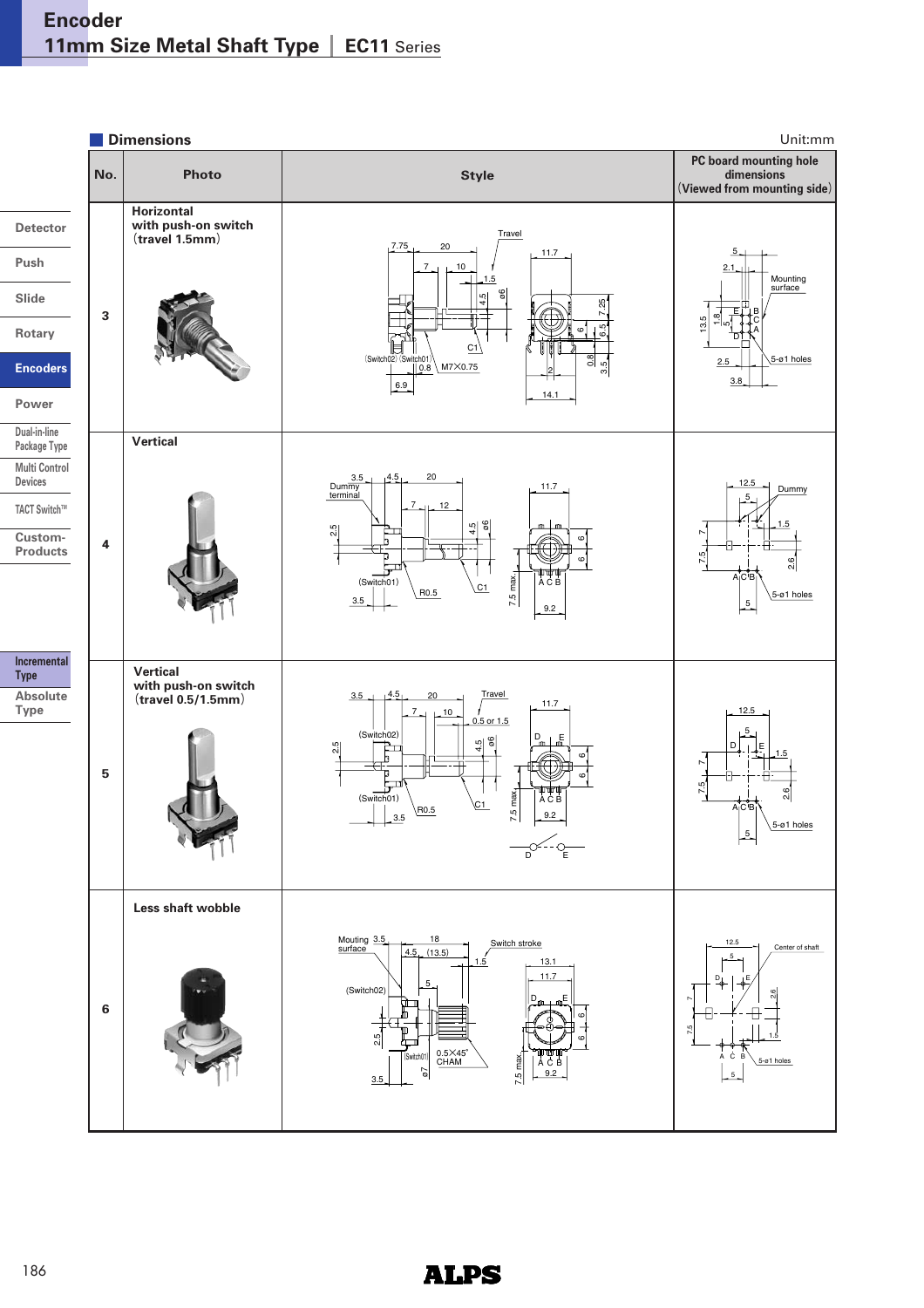

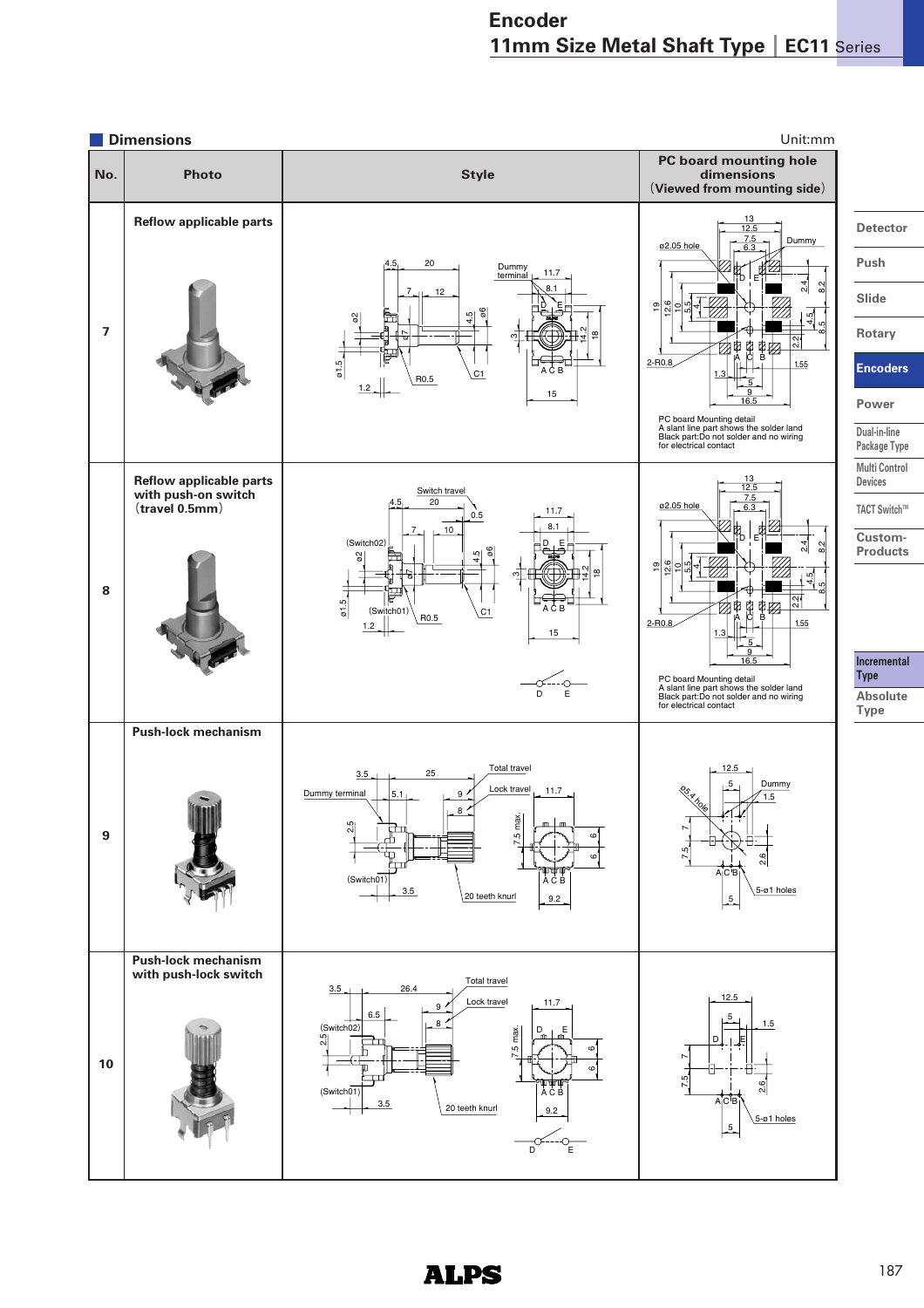

# **ALPS**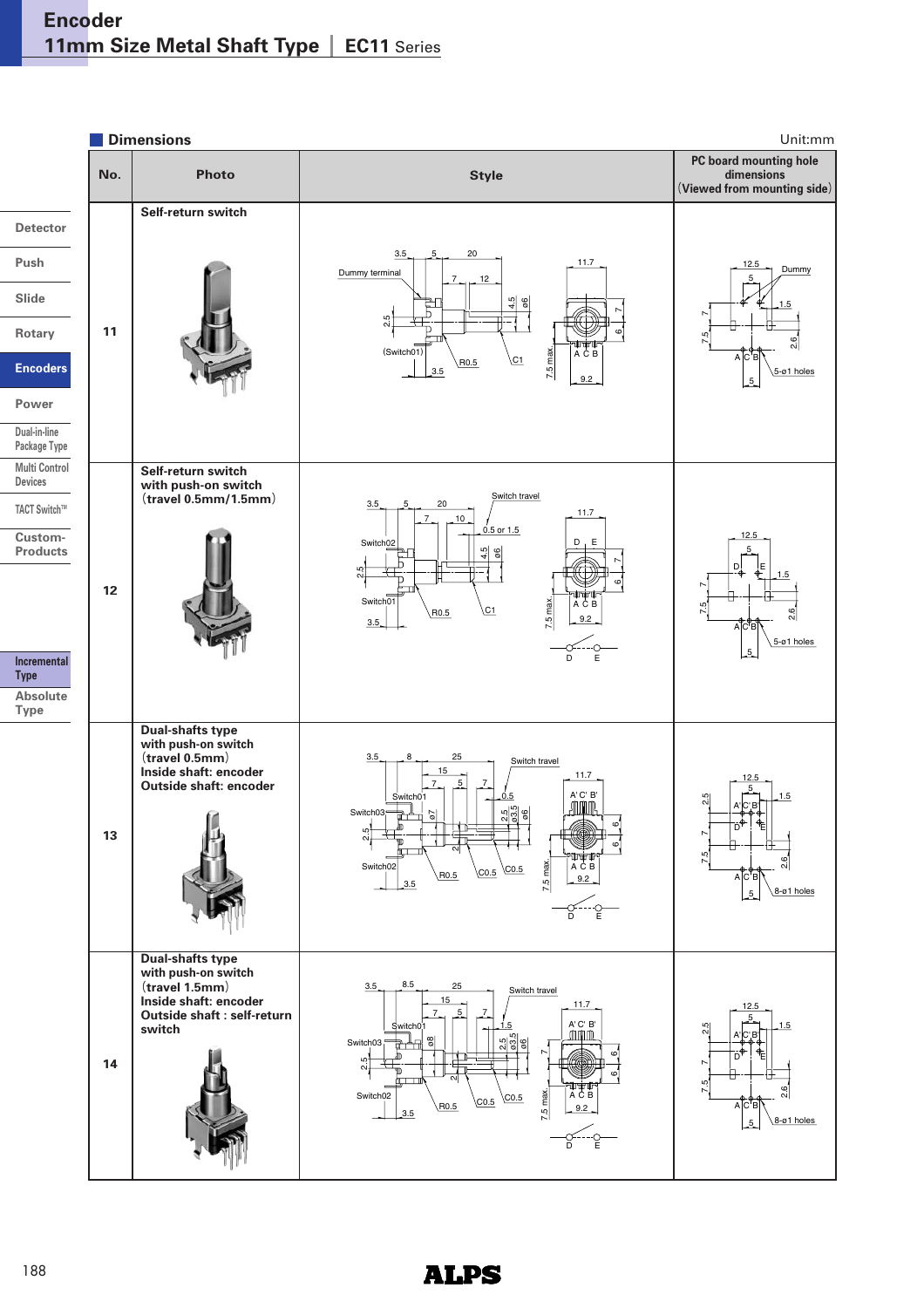# **Variety**

#### **Standard Dimensions of Shaft**

### **1. Single-shaft Type**





Dimensions in parentheses  $($ ) are given for the type without a push-on switch.

**<sup>3</sup>)Slotted Type** Unit:mm

**Style(Shaft diameter:**φ**6)**





#### **2. Standard Dimensions of Dual-shaft Type**



#### **Notes**

1. The parts in the shaft type are applied to the specifications for the product line described in p. 192 and 193.

NHDS

2. Additional switches not included in the above list are also available. Contact us for details.

**Incremental Type Absolute Type**

**Custom-Products**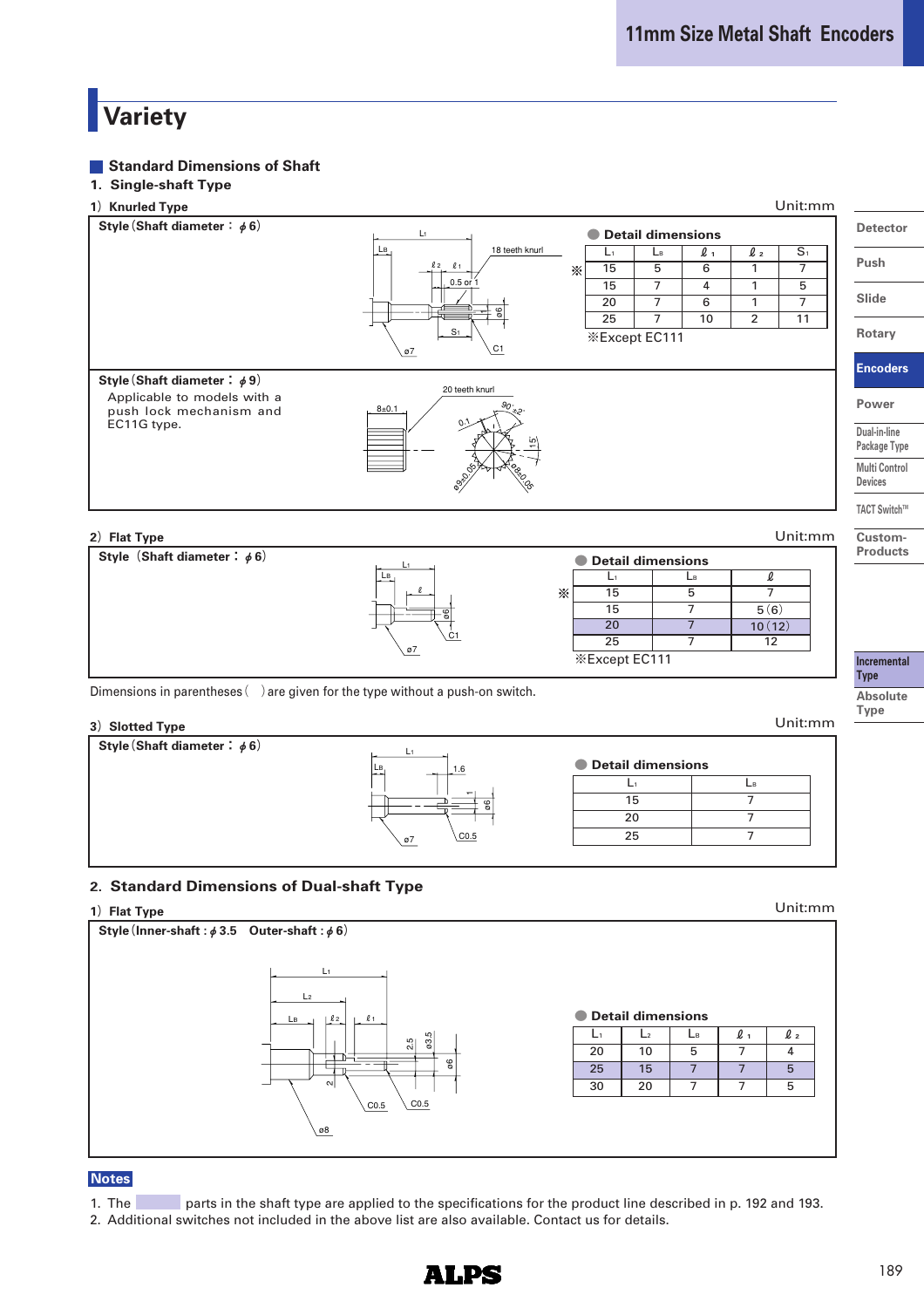# **Products Specifications**

| Detector        |
|-----------------|
| Push            |
| Slide           |
| Rotary          |
| <b>Encoders</b> |
| Power           |
| Dual-in-line    |

**Package Type Multi Control Devices TACT SwitchTM Custom-**

**Products**

**Incremental Type Absolute Type**

|                                                      |                                           | <b>EC11B</b><br><b>EC11E/EC11G</b>                  |                          |                                                                                          | <b>EC111</b>                               |                                            |                                   |  |  |  |
|------------------------------------------------------|-------------------------------------------|-----------------------------------------------------|--------------------------|------------------------------------------------------------------------------------------|--------------------------------------------|--------------------------------------------|-----------------------------------|--|--|--|
|                                                      | <b>Items</b>                              |                                                     | <b>Horizontal type</b>   | <b>Vertical type</b>                                                                     | <b>Vertical type</b><br><b>Reflow type</b> | <b>Vertical type</b><br>Self-return switch | <b>EC20A</b>                      |  |  |  |
|                                                      | <b>Operating temperature range</b>        |                                                     |                          | $-30$ to $+85^\circ$ C                                                                   |                                            |                                            |                                   |  |  |  |
| <b>Maximum operating current</b><br>(Resistive load) |                                           |                                                     |                          | 10mA                                                                                     |                                            |                                            |                                   |  |  |  |
|                                                      |                                           | <b>Rating</b>                                       |                          |                                                                                          | 10mA 5V DC                                 |                                            | 0.5mA 5V DC                       |  |  |  |
| <b>Electrical</b><br>performance                     |                                           | <b>Output signal</b>                                |                          | Output of A and B signals, proportionate to phase<br>Self-return<br>difference<br>switch |                                            |                                            |                                   |  |  |  |
|                                                      |                                           | <b>Insulation resistance</b>                        |                          |                                                                                          | 100MΩ min. 250V DC                         |                                            | $10M\Omega$ min.<br><b>50V DC</b> |  |  |  |
|                                                      |                                           | <b>Voltage proof</b>                                |                          | <b>50V AC</b>                                                                            |                                            |                                            |                                   |  |  |  |
|                                                      |                                           | <b>Rotational torque</b><br>(without click feeling) |                          |                                                                                          | $7^{+3}_{-4}$ mN $\cdot$ m                 | 3 to 30mN·m                                |                                   |  |  |  |
|                                                      | <b>Detent torque</b>                      |                                                     | $12 \pm 7$ m $N \cdot m$ | $10 \pm 7$ mN·m                                                                          | $6 \pm 4$ m $N \cdot m$                    |                                            | $40\pm20$ m $N \cdot m$           |  |  |  |
| <b>Mechanical</b>                                    | <b>Push-pull strength</b>                 |                                                     | 100N                     |                                                                                          |                                            |                                            |                                   |  |  |  |
| performance                                          |                                           | <b>Manual</b><br>soldering                          |                          |                                                                                          |                                            |                                            |                                   |  |  |  |
|                                                      | <b>Resistance</b><br>to soldering<br>heat | <b>Dip</b><br>soldering                             |                          | 260±5℃, 5±1s                                                                             |                                            |                                            | 260±5℃, 5±1s                      |  |  |  |
|                                                      |                                           | <b>Reflow</b><br>soldering                          |                          |                                                                                          | Please see<br>P.212                        |                                            |                                   |  |  |  |
| <b>Durability</b>                                    |                                           | <b>Rotational life</b>                              | 15,000 cycles            |                                                                                          |                                            |                                            | 30,000 cycles                     |  |  |  |
|                                                      | Cold                                      |                                                     | $-40\pm3$ °C for 240h    |                                                                                          |                                            |                                            |                                   |  |  |  |
| <b>Environmental</b><br>performance                  |                                           | Dry heat                                            |                          | 85±3℃ for 240h                                                                           |                                            |                                            |                                   |  |  |  |
|                                                      |                                           | <b>Damp heat</b>                                    |                          | 60±2℃, 90 to 95%RH for 240h                                                              |                                            |                                            |                                   |  |  |  |

#### **Push-on Switch Specifications**

| <b>Items</b>                                    | <b>EC11B</b>                                                          |                  | <b>EC11E/EC111/EC11G</b> | <b>EC20A</b>     |  |  |  |
|-------------------------------------------------|-----------------------------------------------------------------------|------------------|--------------------------|------------------|--|--|--|
| Switch circuit $\cdot$ the number of<br>contact | Single pole and single throw (Push-on)                                |                  |                          |                  |  |  |  |
| <b>Travel of switch</b>                         | $0.5^{+0.4}_{-0.3}$ mm                                                | $1.5 \pm 0.5$ mm | $0.5 \pm 0.3$ mm         | $1.5 \pm 0.5$ mm |  |  |  |
| <b>Operating force of switch</b>                | $6 + 3N$                                                              | 5±2N             | $6 + \frac{2.5}{2}N$     | $4\pm2N$         |  |  |  |
| <b>Rating</b>                                   | DC 16V 0.5A (1mA 16V DC min. ratings)                                 |                  |                          |                  |  |  |  |
| <b>Contact resistance</b>                       | 100m $\Omega$ for initial period; 200m $\Omega$ after rotational life |                  |                          |                  |  |  |  |
| <b>Operating life</b>                           | 25,000 times<br>20,000 times min.<br>min.                             |                  |                          |                  |  |  |  |

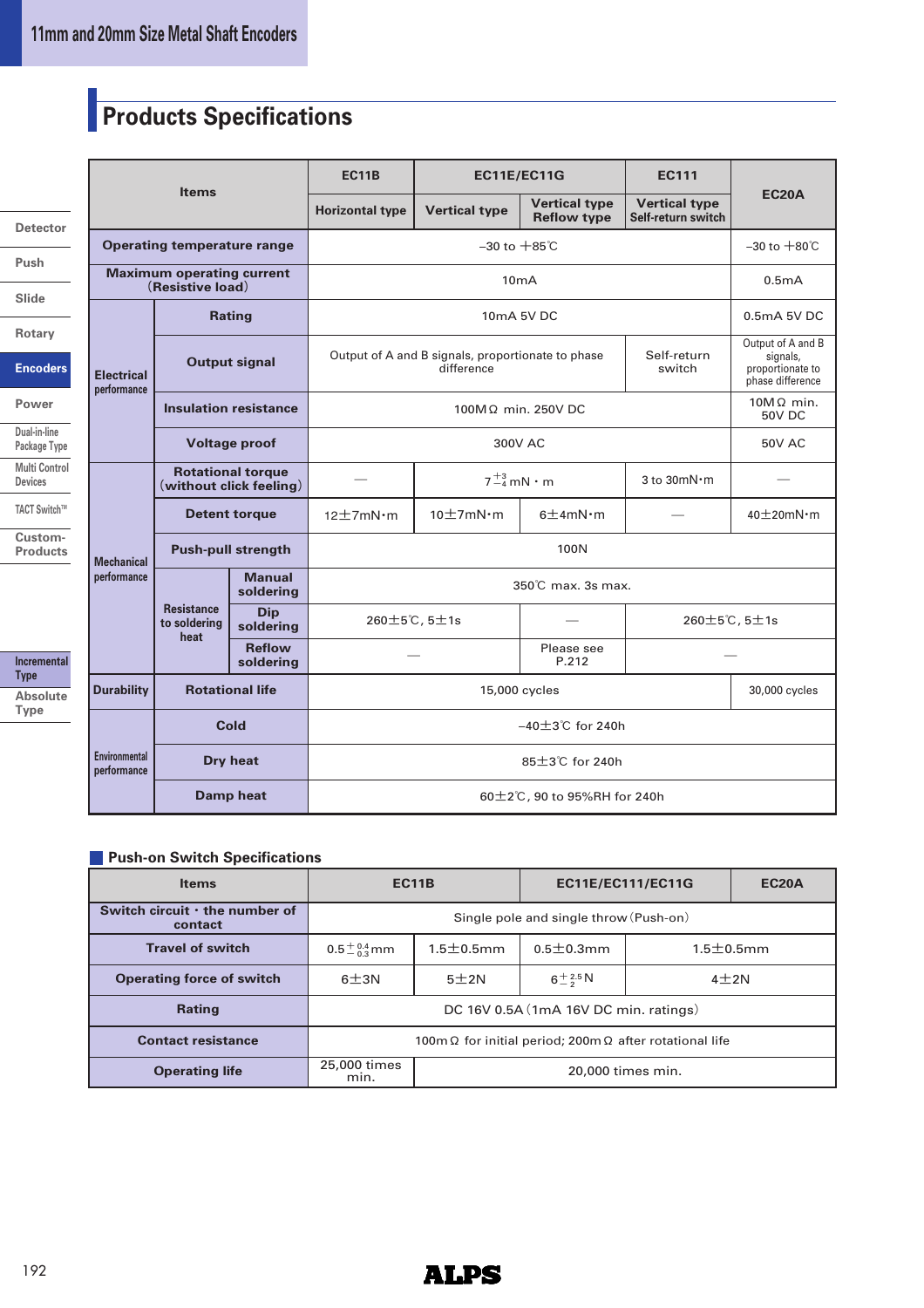# **Products Specifications**

#### **Output Wave**

| <b>EC11B</b>                                                                                                         | <b>EC11E/EC11G</b>         |                                            | <b>EC111</b>                               | <b>EC20A</b>                  |                  |                                                    |                                        |
|----------------------------------------------------------------------------------------------------------------------|----------------------------|--------------------------------------------|--------------------------------------------|-------------------------------|------------------|----------------------------------------------------|----------------------------------------|
| <b>Horizontal type</b>                                                                                               | <b>Vertical type</b>       | <b>Vertical type</b><br><b>Reflow type</b> | <b>Vertical type</b><br>Self-return switch |                               | <b>Detector</b>  |                                                    |                                        |
| EC11B, EC11E, EC11G<br>30 detents, 15 pulse                                                                          | EC11B 20 detents, 20 pulse |                                            |                                            |                               |                  |                                                    | Push                                   |
| OFF<br>ON<br>A signal                                                                                                | A signal<br>ON             | <b>OFF</b>                                 |                                            | Shaft rotational<br>Direction | Signal           | Output                                             | Slide                                  |
| OFF<br>ON<br><b>B</b> signal                                                                                         | B signal<br>OFF<br>ON      |                                            | <b>CCW</b><br><b>CW</b><br>n°              | Clockwise                     | A (Terminal A-C) | OFF<br>$ON -$                                      | Rotary                                 |
| Detent stabillity point<br>CW direction                                                                              | CW direction               | Detent stabillity point                    |                                            |                               | B (Terminal B-C) | OFF-<br>$ON$ –                                     | <b>Encoders</b>                        |
| The stable detent position cannot be identified in phase B.<br>EC11E 18 detents 9 pulse<br>EC11E 36 detents 18 pulse |                            |                                            |                                            |                               | A (Terminal A-C) | OFF<br>$ON -$                                      | Power                                  |
| OFF<br>ON<br>A signal                                                                                                |                            |                                            | B<br>C<br>A                                | Counter-clockwise             | B (Terminal B-C) | OFF<br>$ON - -$                                    | Dual-in-line<br>Package Type           |
| <b>OFF</b><br><b>B</b> signal<br>ON                                                                                  |                            |                                            |                                            |                               |                  | The broken line shows<br>Detent stability position | <b>Multi Control</b><br><b>Devices</b> |
| Detent stability point<br>CW direction                                                                               |                            |                                            |                                            |                               |                  |                                                    | TACT Switch™                           |
|                                                                                                                      |                            |                                            |                                            |                               |                  |                                                    | Custom-                                |

#### **Sliding Noise**

| <b>EC11B</b>                                                                                                              | <b>EC11E/EC11G</b>                 |                                                                                                                  | <b>EC111</b>                               |                                                                                                                                                                                                                                                                                                     |  |  |  |  |  |
|---------------------------------------------------------------------------------------------------------------------------|------------------------------------|------------------------------------------------------------------------------------------------------------------|--------------------------------------------|-----------------------------------------------------------------------------------------------------------------------------------------------------------------------------------------------------------------------------------------------------------------------------------------------------|--|--|--|--|--|
| <b>Horizontal type</b>                                                                                                    | <b>Vertical type</b>               | <b>Vertical type</b><br>Reflow type                                                                              | <b>Vertical type</b><br>Self-return switch | <b>EC20A</b>                                                                                                                                                                                                                                                                                        |  |  |  |  |  |
| $V_1 = V_2 = 1.5V$ max.                                                                                                   |                                    |                                                                                                                  |                                            | $V_1 = V_2 = 1.5V$ max.                                                                                                                                                                                                                                                                             |  |  |  |  |  |
| Test circuit<br>5V DC<br>R I<br>R<br>◠<br>Encoder<br>-O Terminal C<br>गोग<br>Measurement condition: Rotation speed 360'/s |                                    | Output waveform<br>V١<br>V <sub>2</sub><br>ON OFF ON<br>Sliding direction<br>t: Masking time to avoid chattering |                                            | Test circuit<br>Output waveform<br>5V DC<br>$\mathsf{R}$<br>V <sub>1</sub><br>—O Terminal A ├――O Terminal B<br>$\geq$<br>V <sub>2</sub><br>Encoder<br>ON OFF ON<br>Sliding direction<br>-O Terminal C<br>गोग<br>Measurement condition: Rotation speed 360°/s<br>t: Masking time to avoid chattering |  |  |  |  |  |
| At R = $5k\Omega$<br>Chattering: 2ms max.<br>$:2ms$ max.<br><b>Bounce</b>                                                 | At R = $5k\Omega$<br><b>Bounce</b> | Chattering: 3ms max.<br>$:2ms$ max.                                                                              |                                            | At R = $5k\Omega$<br>Chattering<br>:8ms max.<br><b>Bounce</b><br>$:5ms$ max.                                                                                                                                                                                                                        |  |  |  |  |  |

**I**emental **Type Absolute** 

**Products**

**Type**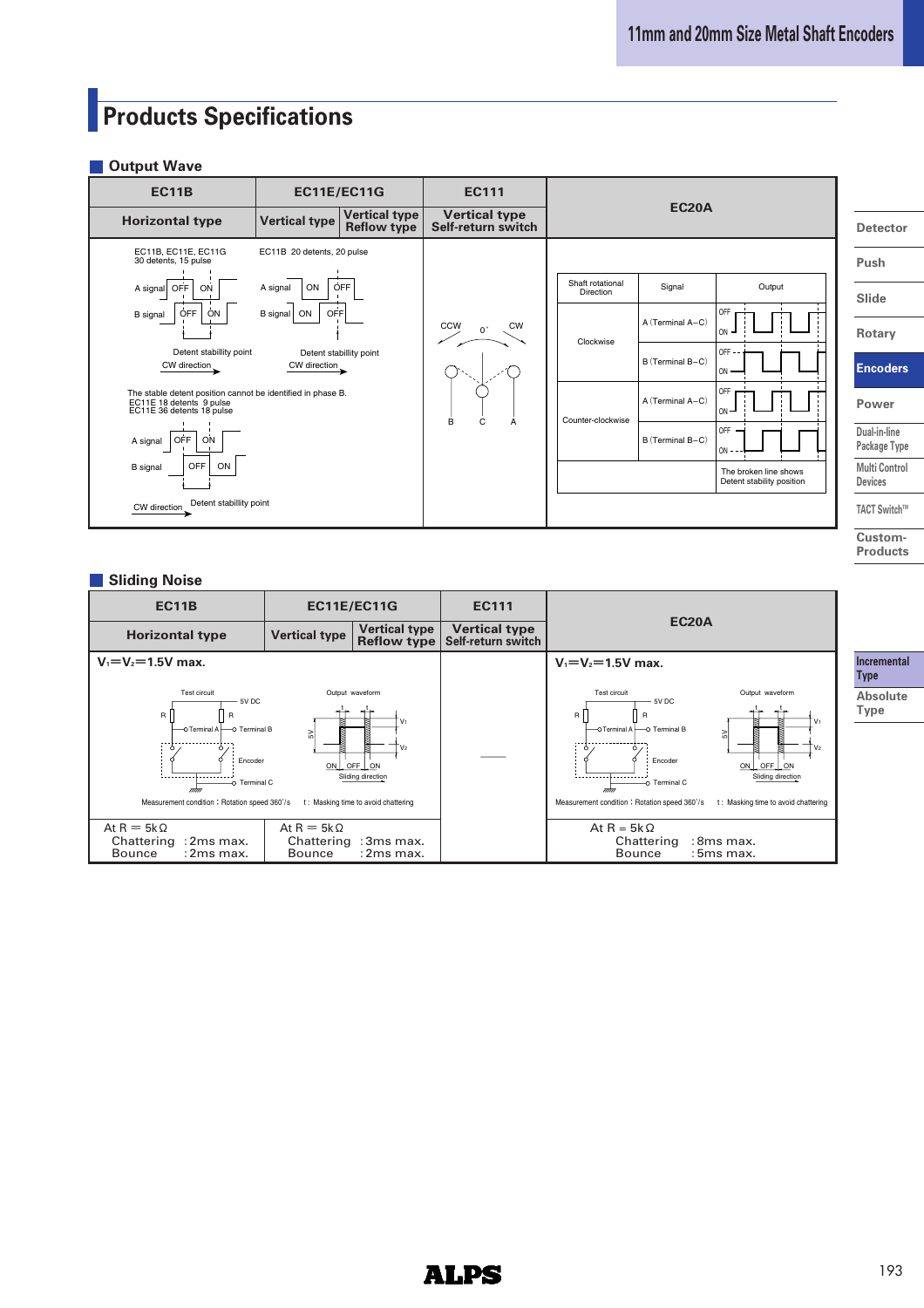# **Soldering Condition**

#### **Example of Reflow Soldering Condition**

- 1. Heating method: Double heating method with infrared heater.
- 2. Temperature measurement: Thermocouple 0.1 to 0.2  $\phi$  CA(K) or CC(T) at soldering portion (copper foil surface). A heat resisting tape should be used for fixed measurement.
- 3. Temperature profile

### **Push Slide**

**Detector**

**Rotary Encoders Power**

**Dual-in-line Package Type Multi Control Devices TACT SwitchTM Custom-Products**



| Series (Reflow type) | $A^{\circ}C$<br>10s max. | B(C) | C(C) | D(s) | E(s) | F(s) |
|----------------------|--------------------------|------|------|------|------|------|
| EC11E154□5           | $240 \pm 10$             | 200  | 150  | 120  |      | 240  |

#### **Notes**

- 1. The condition mentioned above is the temperature on the mounting surface of a PC board. There are cases where the PC board's temperature greatly differs from that of the switch, depending on the PC board's material, size, thickness, etc. The above-stated conditions shall also apply to switch surface temperatures.
- 2. Soldering conditions differ depending on reflow soldering machines. You are requested to verify the soldering conditions thoroughly beforehand.